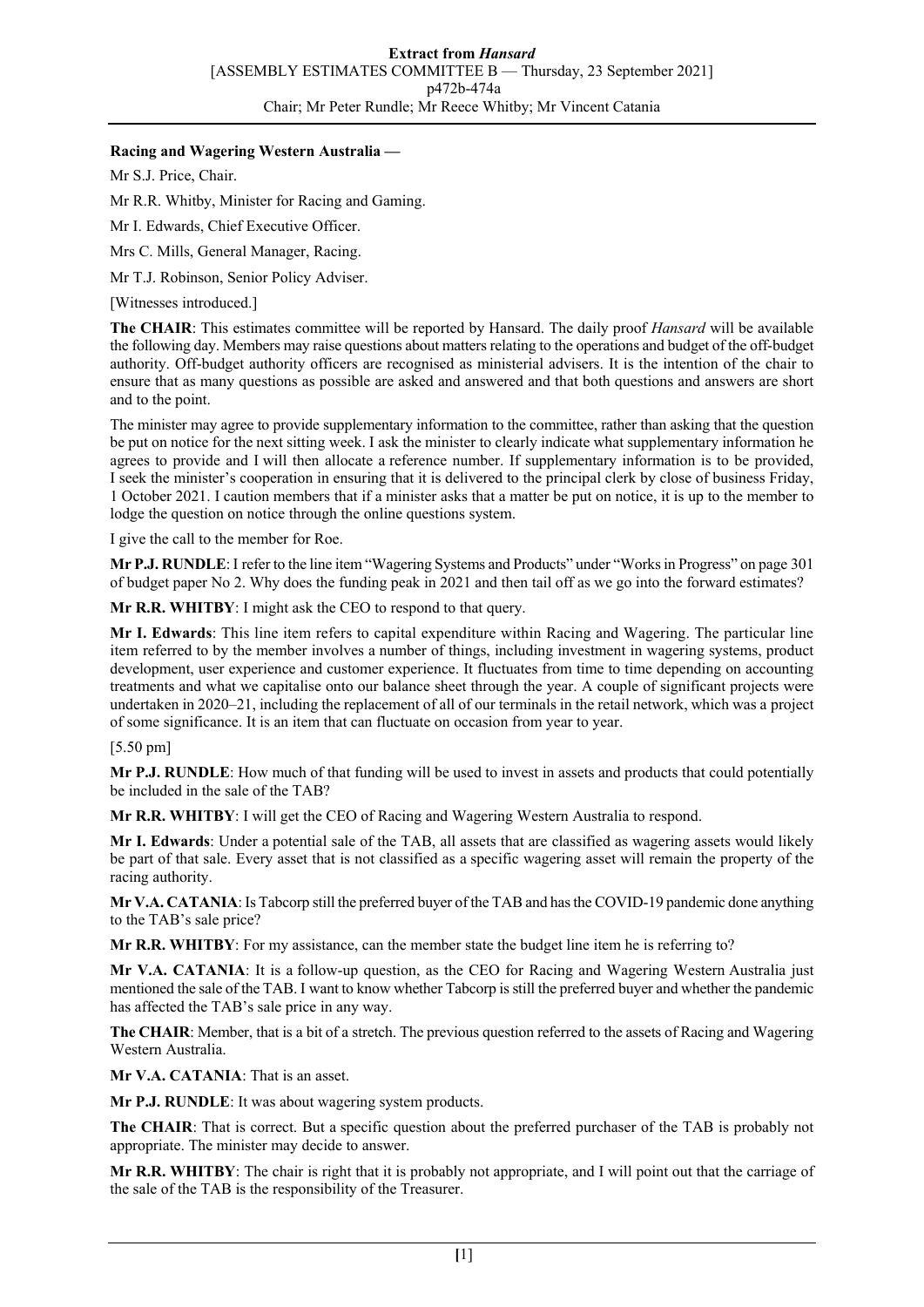**Mr V.A. CATANIA**: Does the minister know when the sale of the TAB will be completed, given that he is the minister responsible for the TAB?

**Mr R.R. WHITBY**: As the chair would know, information is out in the public that the process has stalled as a result of a request by Tabcorp, given COVID. Again, going forward will be a matter for the Treasurer.

**Mr V.A. CATANIA**: Is the minister saying that Tabcorp is still the preferred buyer of the TAB, but the process has stalled because of COVID-19? Is that correct?

**Mr R.R. WHITBY**: All I am saying is that the responsibility for sale of the TAB lies with the Treasurer.

**Mr V.A. CATANIA**: Surely, the minister in charge of the TAB has some idea of who is the preferred buyer and when the process to sell the TAB will commence? Or is it underway—we do not know? Surely, the minister would know that information. Surely, that should be public information. It is public that the TAB will be sold under the minister's government; therefore, what is the time frame?

**Mr R.R. WHITBY**: The member is right that there is public information out there. I can repeat that for him: the process was stalled because of COVID at the request of Tabcorp. The process is now under consideration with the Treasurer because the Treasurer has carriage of the sale of the TAB.

**Mr V.A. CATANIA**: It is important to know whether Tabcorp is still the preferred buyer of the TAB, what the process is from now on and when the sale will be completed, because regional racing clubs will benefit from the sale of the TAB. There has always been a fear that the sale of the TAB will impact on regional racing infrastructure. I want some clarity. There is nothing sinister about my question. The racing fraternity in regional Western Australia wants to know whether this process still exists, Tabcorp is still interested and when the saga of the sale of the TAB will end, so we can guarantee that regional racing still has a future.

**The CHAIR**: Minister, even though you have answered this question at least twice previously, you can respond if you like.

**Mr R.R. WHITBY**: I am happy to respond.

**Mr V.A. CATANIA**: He has not answered it; that is the issue.

**Mr R.R. WHITBY**: I am happy to respond again. The member brought up the issue of country racing. Of course, the government is absolutely committed to supporting all codes and codes in the regions as well. We are very supportive of that. As I have said before, the carriage of the sale process is with the Treasurer, but I think it has been stated publicly that if there is a sale of the TAB, we will make sure that it is in the best interests of the racing industry.

**Mr V.A. CATANIA**: I have a further question.

**The CHAIR**: Is it a different further question?

**Mr V.A. CATANIA**: It is a further question to the questions. Does the minister have a global figure of what the TAB is worth in the current climate? Surely, the minister in charge of the TAB would know whether it is worth \$300 million, \$1 billion or somewhere in-between? Does the minister have an idea of what it is worth and what the government would like to get for it?

**The CHAIR**: Members! The minister is the person who responds to questions, not you. Once again, it is a bit of a hypothetical stretch of the questions and it is up to minister if he would like to respond.

**Mr V.A. CATANIA**: There is only five minutes left, chair.

**The CHAIR**: I have two hours with the member in the other place after the dinner break!

**Mr R.R. WHITBY**: If I wanted to sell an asset, I would not let anyone know what I thought it was worth. I would be after the best possible price. That is just a personal observation. I think I would be mad to put a number on any asset that I, or anyone else, wanted to sell because I would want to get the best price possible. Having said that, the Treasurer has carriage of this matter and I know that the government is intent on making sure that if there were to be a sale, it would get the best possible outcome for the racing industry.

**Mr P.J. RUNDLE**: The minister pointed out a minute ago that Tabcorp had asked the government to delay the sale due to the COVID situation. To give surety to the industry, can the minister quantify what he thinks the time span might be for the sale? Are we talking two, three or four years?

**Mr R.R. WHITBY**: I appreciate that the industry is looking to the future, and I understand that, but, again, I may be the minister, but I am not the Treasurer.

**Mr P.J. RUNDLE**: I will put it another way. If a sale did occur through the Treasurer, would the minister guarantee that RWWA will not have to come cap in hand every year looking for a contribution to continue the good